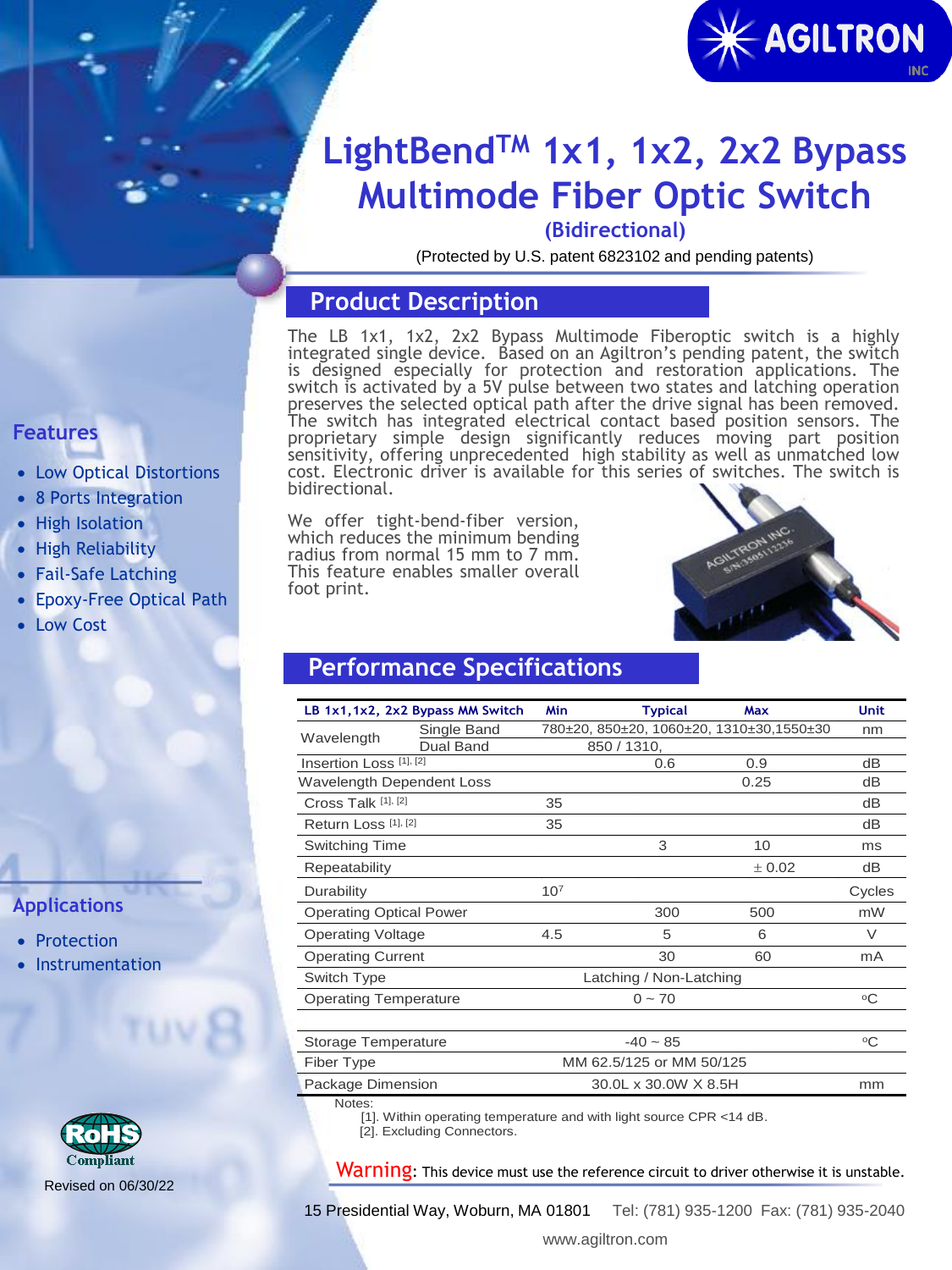

# **LightBendTM 1x1,1x2, 2x2 Bypass Multimode Fiberoptic Switch**

## **Mechanical Dimensions (Unit: mm)**



\*Product dimensions may change without notice. This is sometimes required for non-standard specifications.

### **Electrical Connector Configurations**

The load is a resistive coil which is activated by applying 5V (draw ~ 40mA). However, the current flow direction must be correct otherwise it will cancel the permanent magnet inside causing instability. We strongly recommend to use the reference circuit to avoid major issues. We offer pushbutton elevation driver for verifications or convenient income inspection.

#### **Latching Type - Single Coil**

Application Note: Applying a constant driving voltage increases stability. The switches can also be driven by a pulse mode using Agiltron recommended circuit for energy saving.

#### **LB 1x2 MM Switch**

| <b>Optic Path</b>           |      | <b>Electric Drive</b> |       | <b>Status Sensor</b> |                |                |                |                |
|-----------------------------|------|-----------------------|-------|----------------------|----------------|----------------|----------------|----------------|
|                             | Pin1 | Pin <sub>10</sub>     | Pin 5 | Pin <sub>6</sub>     | <b>Pin 2-3</b> | <b>Pin 3-4</b> | <b>Pin 7-8</b> | <b>Pin 8-9</b> |
| Port $1 \rightarrow$ Port 2 | GND  | 5V                    | N/A   | N/A                  | Close          | Open           | Open           | Close          |
| Port $1 \rightarrow$ Port 3 | 5V   | <b>GND</b>            | N/A   | N/A                  | Open           | Close          | Close          | Open           |

#### **LB 2x2 Bypass MM Switch**

|                                                            |      | <b>Electric Drive</b> |       |                  | <b>Status Sensor</b> |                |                |                |
|------------------------------------------------------------|------|-----------------------|-------|------------------|----------------------|----------------|----------------|----------------|
| <b>Optic Path</b>                                          | Pin1 | Pin <sub>10</sub>     | Pin 5 | Pin <sub>6</sub> | <b>Pin 2-3</b>       | <b>Pin 3-4</b> | <b>Pin 7-8</b> | <b>Pin 8-9</b> |
| Port $1 \rightarrow$ Port 2<br>Port $4 \rightarrow$ Port 3 | GND  | 5V                    | N/A   | N/A              | Close                | Open           | Open           | Close          |
| Port $1 \rightarrow$ Port 3                                | 5V   | <b>GND</b>            | N/A   | N/A              | Open                 | Close          | Close          | Open           |

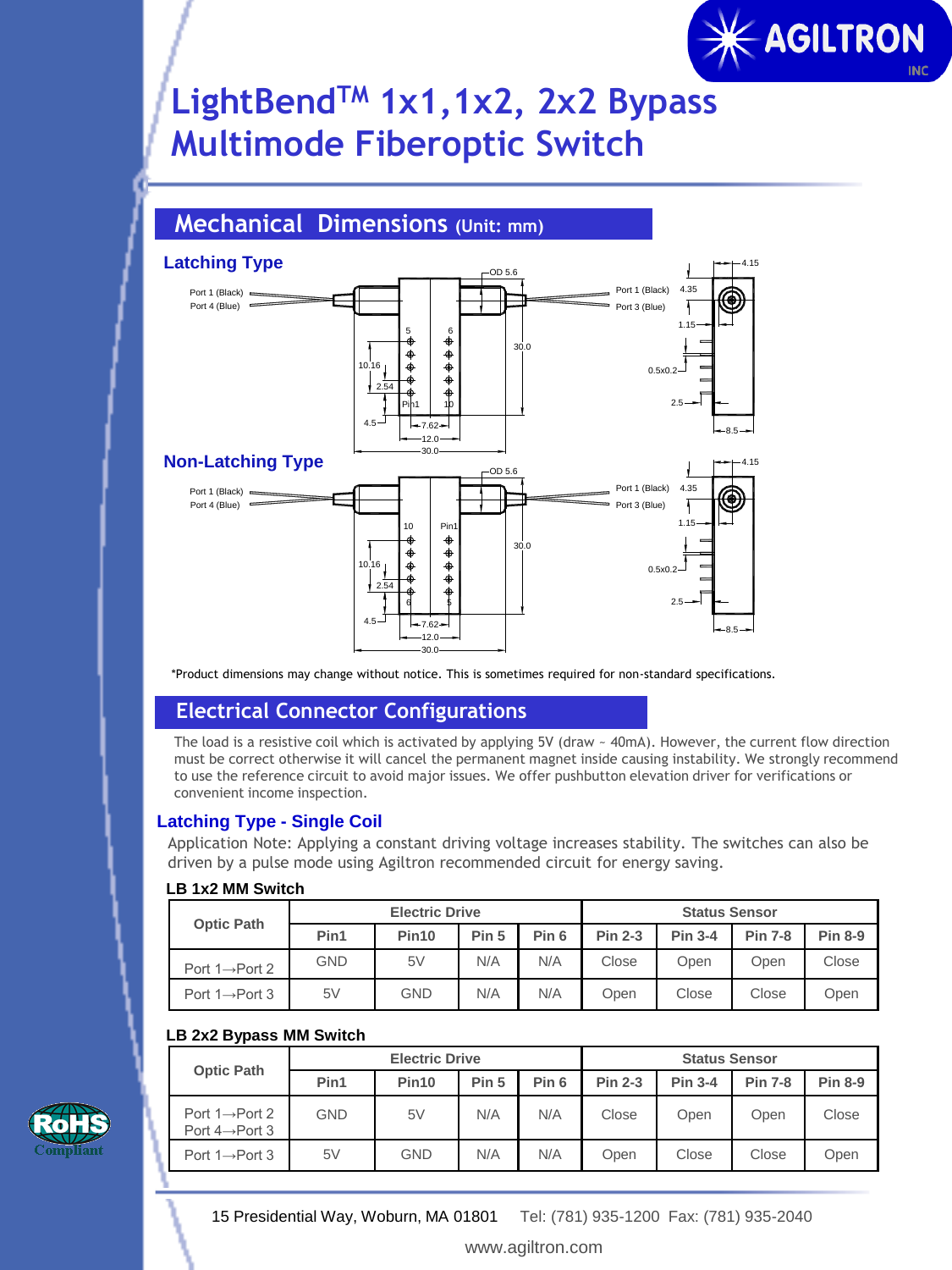

# **LightBendTM 1x1,1x2, 2x2 Bypass Multimode Fiberoptic Switch**

#### **Non-Latching Type**

#### LB 1x2 MM Switch

| <b>Optic Path</b>           | <b>Electric Drive</b> |               |       |                  | <b>Status Sensor</b> |                |                |                |
|-----------------------------|-----------------------|---------------|-------|------------------|----------------------|----------------|----------------|----------------|
|                             | Pin 1                 | <b>Pin 10</b> | Pin 5 | Pin <sub>6</sub> | <b>Pin 2-3</b>       | <b>Pin 3-4</b> | <b>Pin 7-8</b> | <b>Pin 8-9</b> |
| Port $1 \rightarrow$ Port 2 | 5V                    | GND           | N/A   | N/A              | Open                 | Close          | Close          | Open           |
| Port $1 \rightarrow$ Port 3 | No Power              |               | N/A   | N/A              | Close                | Open           | Open           | Close          |

#### LB 2x2 Bypass MM Switch

| <b>Optic Path</b>                                          | <b>Electric Drive</b> |               |       |                  | <b>Status Sensor</b> |                |                |                |  |
|------------------------------------------------------------|-----------------------|---------------|-------|------------------|----------------------|----------------|----------------|----------------|--|
|                                                            | Pin 1                 | <b>Pin 10</b> | Pin 5 | Pin <sub>6</sub> | <b>Pin 2-3</b>       | <b>Pin 3-4</b> | <b>Pin 7-8</b> | <b>Pin 8-9</b> |  |
| Port $1 \rightarrow$ Port 2<br>Port $4 \rightarrow$ Port 3 | 5V                    | GND           | N/A   | N/A              | Open                 | Close          | Close          | Open           |  |
| Port $1 \rightarrow$ Port 3                                | No Power              |               | N/A   | N/A              | Close                | Open           | Open           | Close          |  |

## **Functional Diagram**



### **Ordering Information**

| <b>LBSW-[1]</b> |                                                                                                                          |                                                                                                                      |                                                            |                         |                                          |                                            |                                                  |                                                                                                                                     |
|-----------------|--------------------------------------------------------------------------------------------------------------------------|----------------------------------------------------------------------------------------------------------------------|------------------------------------------------------------|-------------------------|------------------------------------------|--------------------------------------------|--------------------------------------------------|-------------------------------------------------------------------------------------------------------------------------------------|
|                 | <b>Type</b>                                                                                                              | <b>Wavelength</b>                                                                                                    | <b>Switch</b>                                              | Package                 | <b>Fiber Type</b>                        |                                            | <b>Fiber Length Connector</b>                    |                                                                                                                                     |
|                 | 1x1 Latching=11<br>1x1 N/O $^{[2]}=10$<br>1x1 N/C $^{[3]} = 1C$<br>$1x2 = 12$<br>$2x1=21$<br>2x2 Bypass=2B<br>Special=00 | $1060 = 1$<br>$C+L=2$<br>1310=3<br>1550=5<br>650=6<br>780=7<br>850=8<br>1310 & 1550=9<br>850 & 1310 = A<br>Special=0 | Latching Type<br>Single Coil=2<br>Non-latch=3<br>Special=0 | Standard=1<br>Special=0 | MM 50/125=5<br>MM62.5/125=6<br>Special=0 | Bare fiber=1<br>900 um tube=3<br>Special=0 | $ 0.25m=1$<br>$0.5m=2$<br>$1.0 = 3$<br>Special=0 | $None = 1$<br>$FC/PC = 2$<br>$FC/APC = 3$<br>$SC/PC = 4$<br>$SC/APC = 5$<br>$ST/PC = 6$<br>$LC = 7$<br>Duplex LC=8<br>$Special = 0$ |

[1]. **N/O**: LB 1x1 MM Non-Latching Switch, **N**ormally **O**pen. [2]. N/C: LB 1x1 MM Non-Latching Switch, **N**ormally **C**lose.



www.agiltron.com